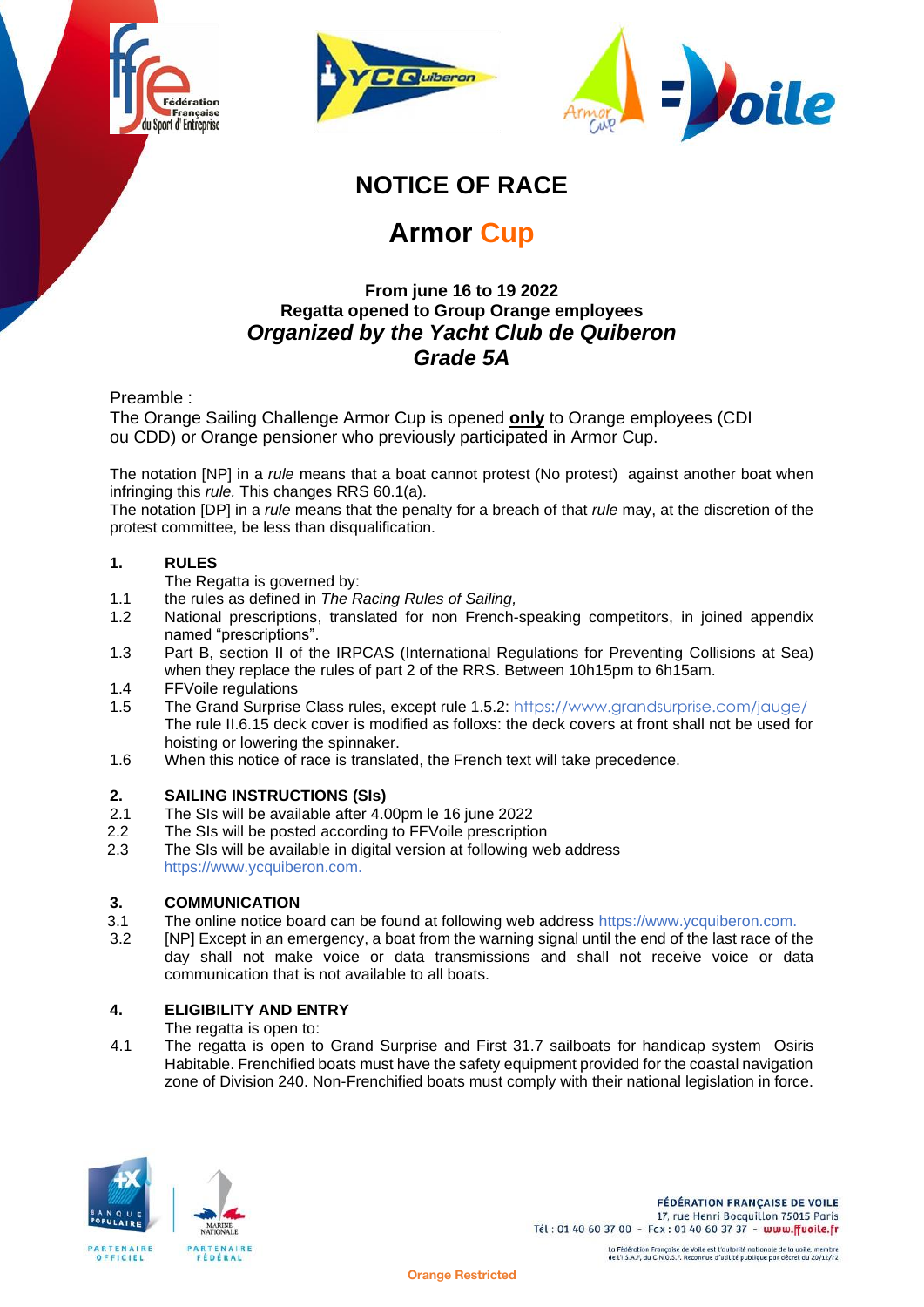4.2 The number of people registered on a boat is limited to 10. The Skipper and 3 crew members must be part of the crew for the duration of the event. Each day, the crew will be composed of a constant number of members, limited to 8 including the skipper, any change of crew not provided for at the time of registration must obtain the agreement of the president of the race committee. All registered crew members must present at the time of registration:4.3 Required documents for registration:

For each competitor having a FFVoile Club licence:

- the valid FFVoile club licence with "Competition" mention
- or
- the valid FFVoile club licence with "Adhesion" or "Pratique" mention or FFSE, accompanied with
	- o for minors, a testimonial of completion of a questionnaire related to the health condition of the minor competitor
	- $\circ$  for adults, a medical certificate dated less than one year, mentioning the absence of any medical objection to participate in sailing competition
- 4.3 For each competitor without a FFVoile Club licence, whether foreign or French national living abroad shall present during registration:
	- a supporting document to justify membership to a World Sailing Member national authority.
	- a supporting document to justify a valid third-party liability insurance with a minimum cover of 2 million Euros.
	- for minors, a testimonial of completion of a questionnaire related to the health condition of the minor competitor or, for adults, a medical certificate dated less than one year, mentioning the absence of any medical objection to participate in sailing competition
- 4.4 To be considered as registered in the event, a boat shall be in good standing with all entry requirements and pay any fees to the organizing authority.

#### **5. ADVERTISING**

5.1 [DP] Boats may be required to display the advertising chosen and supplied by the organizing authority.

## **6 SCHEDULE**

*.*

6.1 Entry confirmation:

| Date    | trom              | tc      |                          |  |
|---------|-------------------|---------|--------------------------|--|
| June 16 | $4.00 \text{ pm}$ | 6.30 pm | Entry                    |  |
| June 16 | 6.30pm            | 7.00 pm | Presentation of the race |  |

6.2 Measurement and controls: at the discretion of the race committee

#### 6.3 Racing days:

| Date    | class | <b>Warning Signal</b> | <b>Briefing</b> |
|---------|-------|-----------------------|-----------------|
| June 17 | ALL   | 9.30 am               | 8.00 am         |
| June 18 | ALL   | 9.30 am               | 8.00 am         |
| June 19 | ALL   | 10.00 $\text{am}$     | 8.30 am         |

Number of races:

|  | es per dav: | aximum per dav |
|--|-------------|----------------|
|  |             |                |

The warning signal of first race is scheduled at 09h30.

- 6.4 On last racing day scheduled, no warning signal will be made after 11.00am*.*
- 6.5 Onshore program:
	- June 17: dinner at Espace Louison Bobet, registration with the Armor Cup
	- June 18: dinner at Espace Louison Bobet, registration with the Armor Cup
	- June 19: Results and closing drink offered by YC Quiberon from 3 pm.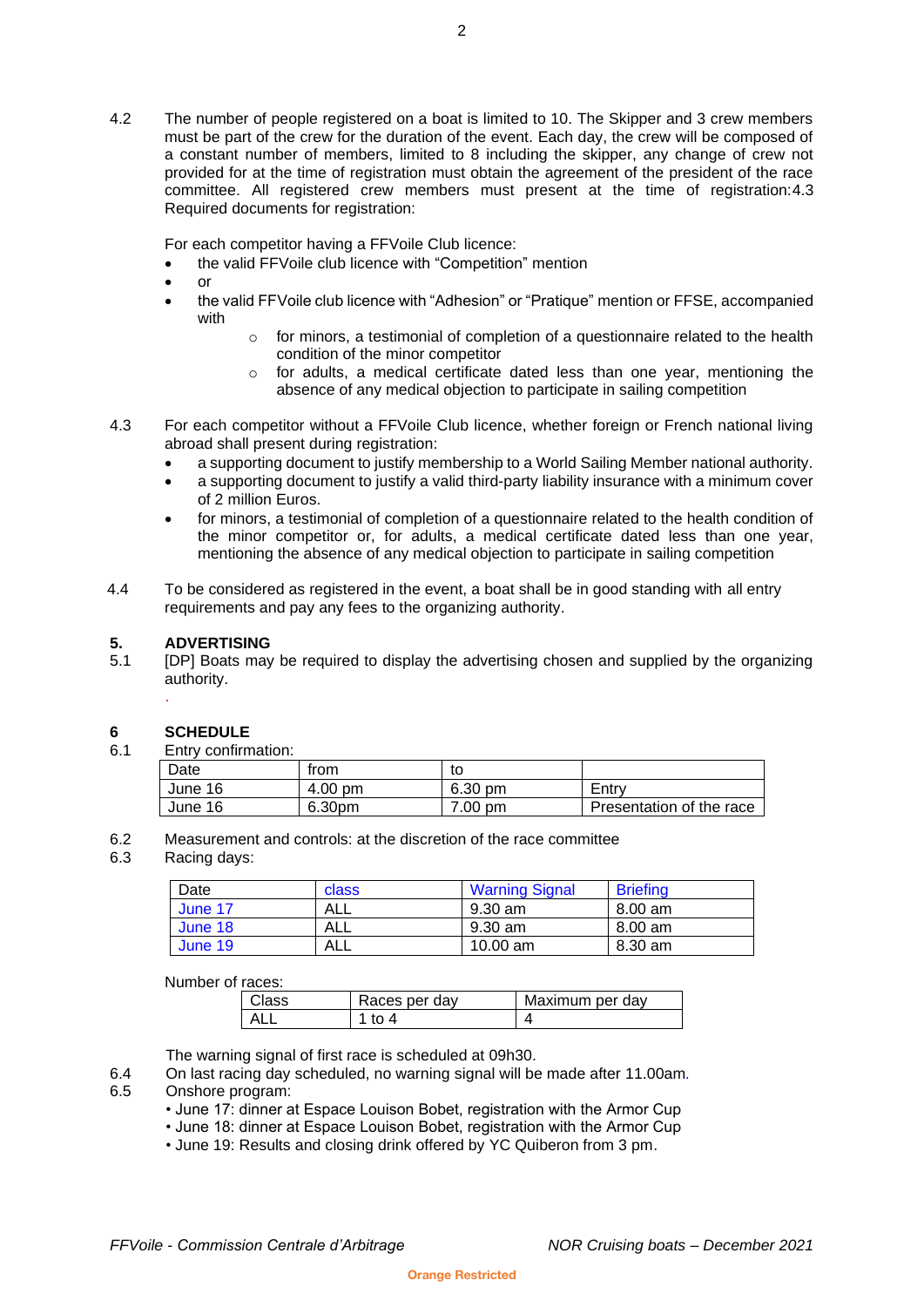#### **7 SAILING INSTRUCTIONS**

Sailing instructions will be displayed. A synthetic appendix will be distributed upon confirmation of registration and posted on the site [http://www.armor-cup.com/.](http://www.armor-cup.com/)

#### **8 VENUE**

- 8.1 The appendix to the NOR 1 provides the map of the event.
- 8.2 The appendix to the NOR 2 provides the location of race areas.

#### **9. THE COURSES**

The courses will be raced with technical or coastal courses.

#### **10. PENALTY SYSTEM**

For all classes, RRS 44.1 is changed so that the Two-Turns Penalty is replaced by the One-Turn Penalty.

#### **11. RANKING**

- 11.1 The ranking system is the Annexe A. An all-class ranking will be made. A ranking by group and by extraction will be made.
- 11.2 Two (2*)* races are required to be completed to complete the regatta.

Three (3*)* races are required to be completed to complete the selection of the French Firm Championship.

- 11.3 (a) When fewer than 3 races have been completed, a boat's series score will be the total of her race scores.
	- (b) When from 4 races or more have been completed, a boat's series score will be the total of her race scores excluding her worst score
- 11.4 The calculation of the compensated time of the boats which are subject to it will be made according to the time-on-time system.

#### **12. SUPPORT BOATS**

[DP] [NP] Support boats shall be identified with a Flag Firm Orange.

#### **13. BOATS CHARTERED OR LOANED**

A boat chartered or loaned can carry national letters or a sail number not complying with her class rules, if the race committee previously approved her identification, before the first race.

#### **14. BERTHING**

[NP] Boats shall remain in their places being allocated, while remaining in the harbour. PORT HALIGUEN 'Bassin du Mané". VHF 09 . Harbour room 0033 240 235 232.

#### **15. HAUL-OUT RESTRICTIONS**

[DP] [NP] Boats shall not be hauled out during the regatta, except with and according to the terms of prior written permission of the race committee.

## **16 DATA PROTECTION**

- **Image and appearance rights** : Participating in the competition, the competitor and his legal representative authorize the OA, the FFVoile and their sponsors to use free of charge his image and his name, to show at any time (during and after the competition) static or moving pictures, films or TV recording, as well as other reproduction from himself done during the competition, and this on any support and for any use related to the promotion of their activities.
- **16.2 Use of personal data of participants:** Participating in this competition, the competitor and his legal representatives agree to and authorize the FFVoile, its sponsors, as well as the OA to use and store, free of charge, his personal data. These data may be published by FFVoile and its sponsors. The FFVoile mainly, but also its sponsors may use these data for the development of softwares or with marketing purposes. In accordance with the « Règlement Général sur la Protection des Données (RGPD) » (General Data Protection Regulation (GDPR)), any competitor having transmitted his personal data to the FFVoile, may exercice his right to access to his own data, have them modified, and, depending on the situations, have them deleted, limited, or to object them, sending an email t[o dpo@ffvoile.fr](mailto:dpo@ffvoile.fr) or a letter to the Head Office of the Fédération Française de Voile, mentioning that the request is related to personal data.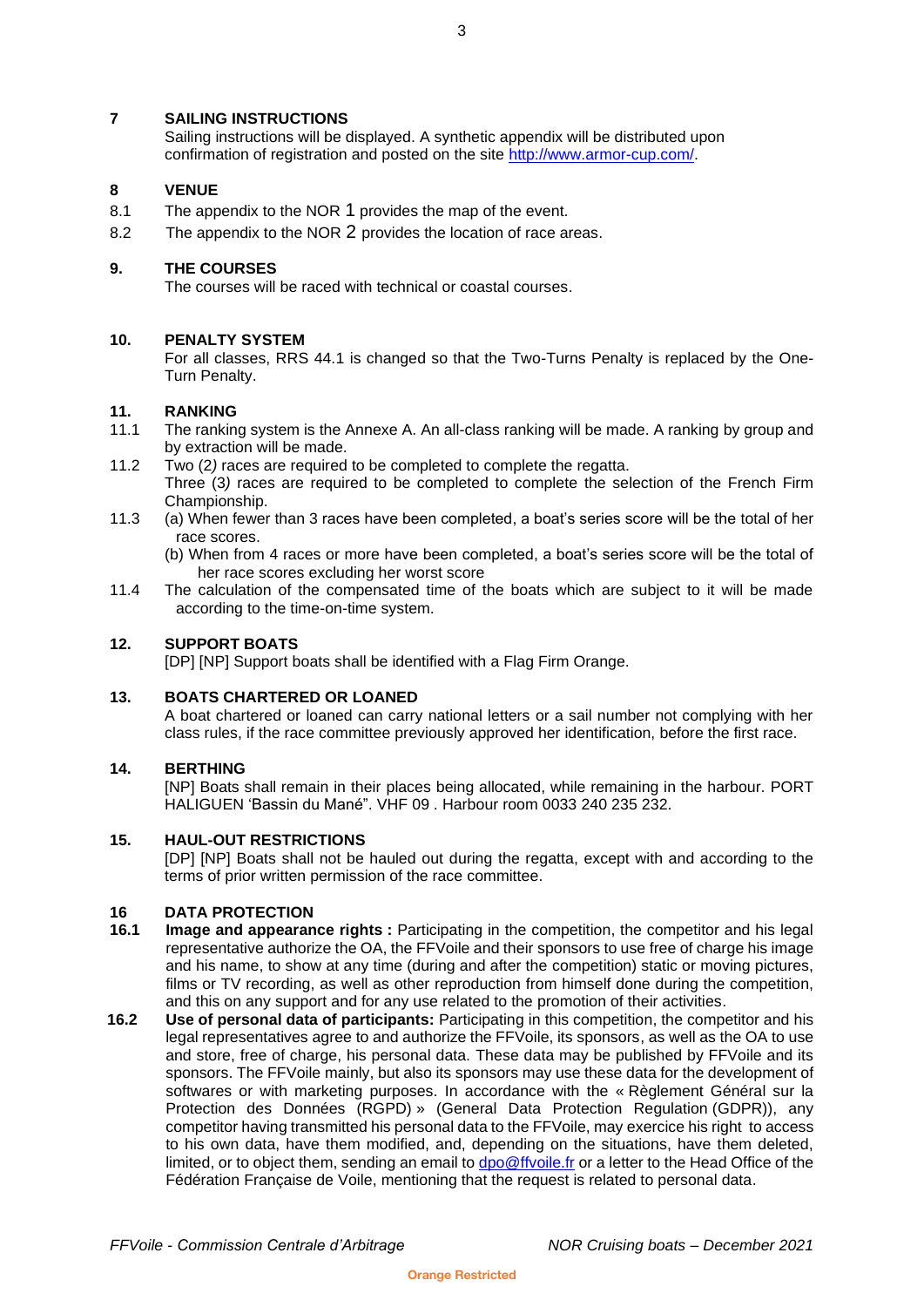#### **17 RECOGNITION OF RISKS**

RRS 3 mentions: « The responsibility for a boat's decision to participate in a race or to continue *racing* is hers alone. » Participating in this event, each competitor agrees and acknowledge the fact that sailing is potentially a dangerous activity with specific risks. These risks include strong winds and rough sea, sudden changes of weather conditions, failure of equipment, mistakes in boat handling, bad navigation of other boats, loss of balance on unstable surface, and causing increased risk of injury. The risk of material and/or physical damage is therefore inherent in the sport of sailing.

#### **18. PRIZES**

Prizes will be given as follows. Prizes will be distributed of palmares and closing drink on Sunday June 19 from 3.00pm.

#### **19. FURTHER INFORMATION**

For any further information, please contact: YC Quiberon Tél : 00.336 30 57 89 37 [yachtclubquiberon@gmail.com](mailto:yachtclubquiberon@gmail.com)

4